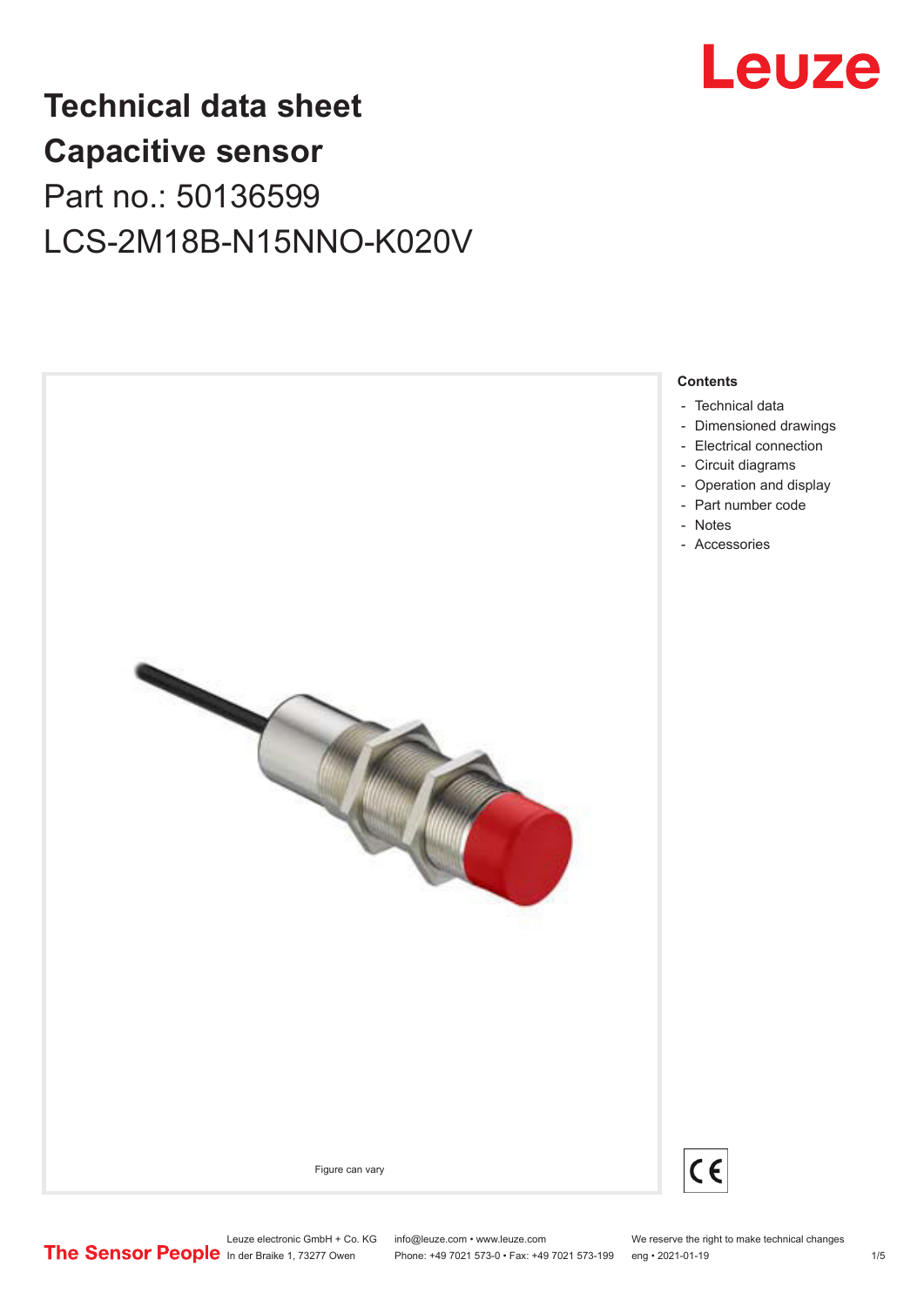## <span id="page-1-0"></span>**Technical data**

# Leuze

#### **Basic data**

|                            | Dasic uaia                        |                              |
|----------------------------|-----------------------------------|------------------------------|
|                            | Series                            | $LCS-2$                      |
|                            | Switching distance S <sub>n</sub> | $215$ mm                     |
| Assured switching distance |                                   | 12.1 mm                      |
|                            | Electrical data                   |                              |
|                            | <b>Protective circuit</b>         | Polarity reversal protection |
|                            |                                   | Short circuit protected      |
|                            |                                   |                              |
|                            | Performance data                  |                              |
|                            | Supply voltage U <sub>n</sub>     | 10  30 V, DC                 |
|                            |                                   | $010\%$                      |
|                            | <b>Residual ripple</b>            |                              |

| and common and and a                 |                 |
|--------------------------------------|-----------------|
| <b>Residual ripple</b>               | $010\%$         |
| <b>Open-circuit current</b>          | $10 \text{ mA}$ |
| Temperature drift, max. (in % of S.) | $10\%$          |
| Repeatability, max. (in % of S.)     | 5%              |
| Rated operating current              | 200 mA          |
|                                      |                 |

#### **Outputs**

|  | Number of digital switching outputs 1 Piece(s) |  |
|--|------------------------------------------------|--|
|  |                                                |  |

| <b>Switching outputs</b>  |                                    |
|---------------------------|------------------------------------|
| <b>Type</b>               | Digital switching output           |
| <b>Voltage type</b>       | DC.                                |
| <b>Switching output 1</b> |                                    |
|                           | $\sim$ $\sim$ $\sim$ $\sim$ $\sim$ |

| Assignment          | Connection 1, conductor 2 |
|---------------------|---------------------------|
| Switching element   | <b>Transistor, NPN</b>    |
| Switching principle | NO (normally open)        |
|                     |                           |

**Switching frequency** 100 Hz

#### **Timing**

| Switching frequency |
|---------------------|

#### **Connection**

**Number of connections** 1 Piece(s)

| <b>Connection 1</b>       |                        |  |
|---------------------------|------------------------|--|
| <b>Function</b>           | Signal OUT             |  |
|                           | Voltage supply         |  |
| <b>Type of connection</b> | Cable                  |  |
| Cable length              | 2,000 mm               |  |
| <b>Sheathing material</b> | PVC                    |  |
| Number of conductors      | 3-wire                 |  |
| Wire cross section        | $0.35$ mm <sup>2</sup> |  |
|                           |                        |  |

#### **Mechanical data**

| Design                      | Cylindrical                 |
|-----------------------------|-----------------------------|
| <b>Thread size</b>          | $M18 \times 1$ mm           |
| Dimension ( $Ø$ x L)        | 18 mm x 70 mm               |
| <b>Type of installation</b> | Non-embedded                |
| <b>Housing material</b>     | Metal                       |
| Sensing face material       | Plastic, Polybutylene (PBT) |
| Cover material              | Plastic, Polybutylene (PBT) |

#### **Operation and display**

| Type of display                     | I FD                    |
|-------------------------------------|-------------------------|
| <b>Number of LEDs</b>               | 1 Piece(s)              |
| <b>Operational controls</b>         | Multiturn potentiometer |
| Function of the operational control | Sensitivity adjustment  |
| Switching distance, adjustable      | Yes                     |

| Ambient temperature, operation | $-2570 °C$    |
|--------------------------------|---------------|
| <b>Certifications</b>          |               |
| Degree of protection           | IP 67         |
| <b>Protection class</b>        | III           |
| <b>Standards applied</b>       | IEC 60947-5-2 |
| <b>Correction factors</b>      |               |
| <b>Acetone</b>                 | 0.75          |
| <b>Acrylic resin</b>           | 0.10.25       |
| Alcohol                        | 0.85          |
| Ammonia                        | 0.70.85       |
| Aniline                        | 0.4           |
| <b>Gasoline</b>                | 0.1           |
| <b>Celluloid</b>               | 0.15          |
| Liquid chlorine                | 0.1           |
| <b>Ebonite</b>                 | 0.15          |
| <b>Epoxy resin</b>             | 0.150.35      |
| Crude oil                      | 0.05          |
| <b>Ethanol</b>                 | 0.85          |
| Ethylene glycol                | 0.93          |
| Freon R22 and 502 (liquid)     | 0.35          |
| Grain                          | 0.150.3       |
| Glass                          | 0.20.55       |
| Glycerin                       | 0.98          |
| <b>Rubber</b>                  | 0.150.9       |
| Wood, wet                      | 0.60.85       |
| Wood, dry                      | 0.10.4        |
| Carbon dioxide                 | 0             |
| Air                            | 0             |
| <b>Marble</b>                  | 0.5           |
| <b>Flour</b>                   | 0.05          |
| <b>Melamine resin</b>          | 0.250.55      |
| Milk powder                    | 0.2           |
| <b>Nylon</b>                   | 0.20.3        |
| Oil-containing paper           | 0.25          |
| Paper                          | 0.1           |
| Polyamide                      | 0.3           |
| Polyester resin                | 0.150.5       |
| Pressboard                     | 0.10.3        |
| <b>PTFE</b>                    | 0.1           |
|                                | 0.2           |
| Quartz glass                   |               |
| Salt                           | 0.35          |
| Sand                           | 0.150.3       |
| Water                          | $\mathbf{1}$  |
| <b>Cement dust</b>             | 0.25          |
| Sugar                          | 0.15          |

#### **Classification**

| <b>Customs tariff number</b> | 85365019 |
|------------------------------|----------|
| eCl@ss 5.1.4                 | 27270102 |
| eC <sub>1</sub> @ss 8.0      | 27270102 |
| eCl@ss 9.0                   | 27270102 |
| eCl@ss 10.0                  | 27270102 |
| eCl@ss 11.0                  | 27270102 |
| <b>ETIM 5.0</b>              | EC002715 |
| <b>ETIM 6.0</b>              | EC002715 |
| <b>ETIM 7.0</b>              | EC002715 |

Leuze electronic GmbH + Co. KG info@leuze.com • www.leuze.com We reserve the right to make technical changes<br> **The Sensor People** in der Braike 1, 73277 Owen Phone: +49 7021 573-0 • Fax: +49 7021 573-199 eng • 2021-01-19

Phone: +49 7021 573-0 • Fax: +49 7021 573-199 eng • 2021-01-19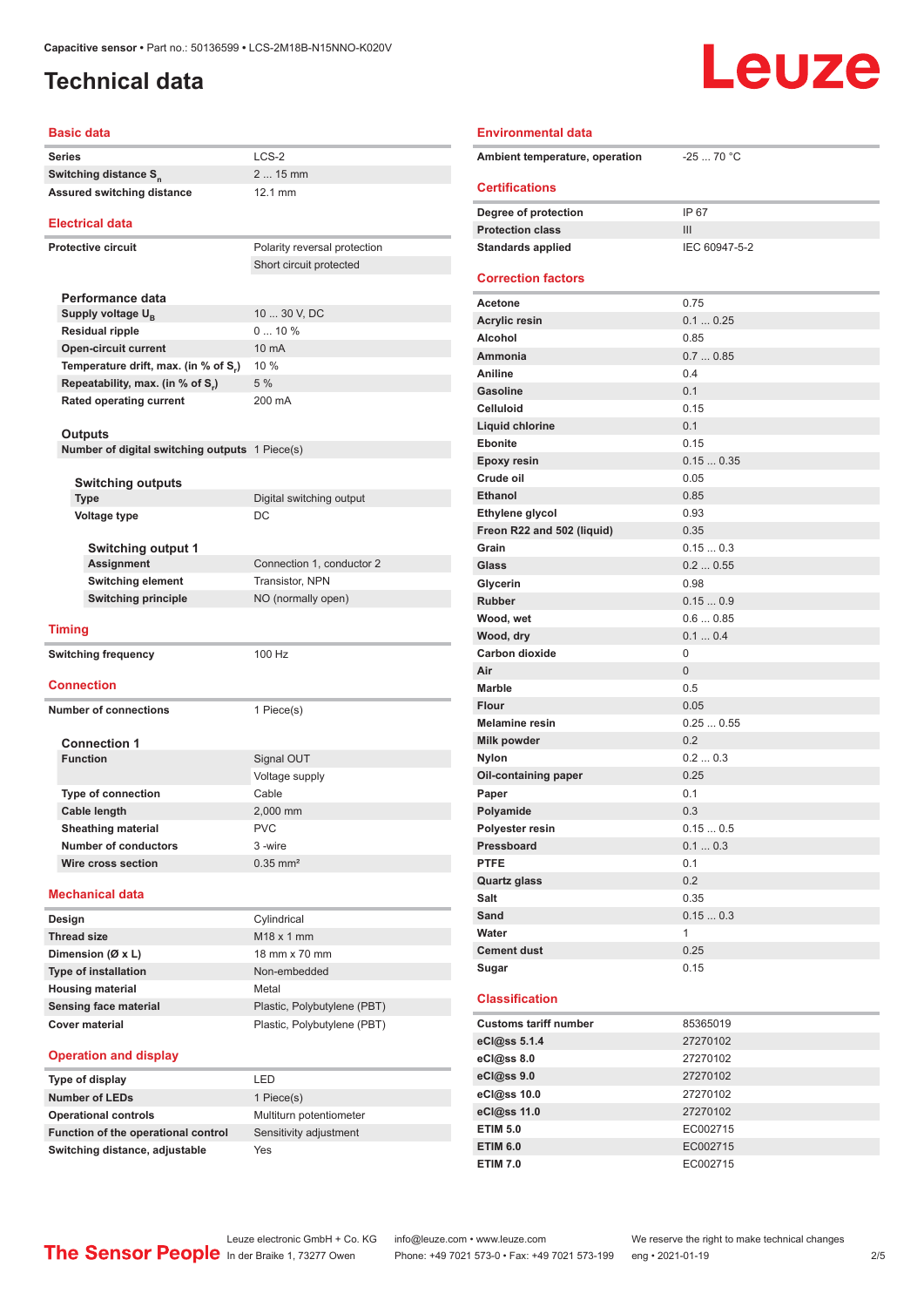## <span id="page-2-0"></span>**Dimensioned drawings**

All dimensions in millimeters



## **Electrical connection**

### **Connection 1**

| <b>Function</b>             | Signal OUT             |
|-----------------------------|------------------------|
|                             | Voltage supply         |
| Type of connection          | Cable                  |
| Cable length                | 2,000 mm               |
| <b>Sheathing material</b>   | <b>PVC</b>             |
| <b>Number of conductors</b> | 3-wire                 |
| Wire cross section          | $0.35$ mm <sup>2</sup> |
|                             |                        |

#### **Conductor color Conductor assignment**

| <b>Brown</b> | 10 - 30 V DC |
|--------------|--------------|
| <b>Black</b> | OUT          |
| <b>Blue</b>  | <b>GND</b>   |

## Leuze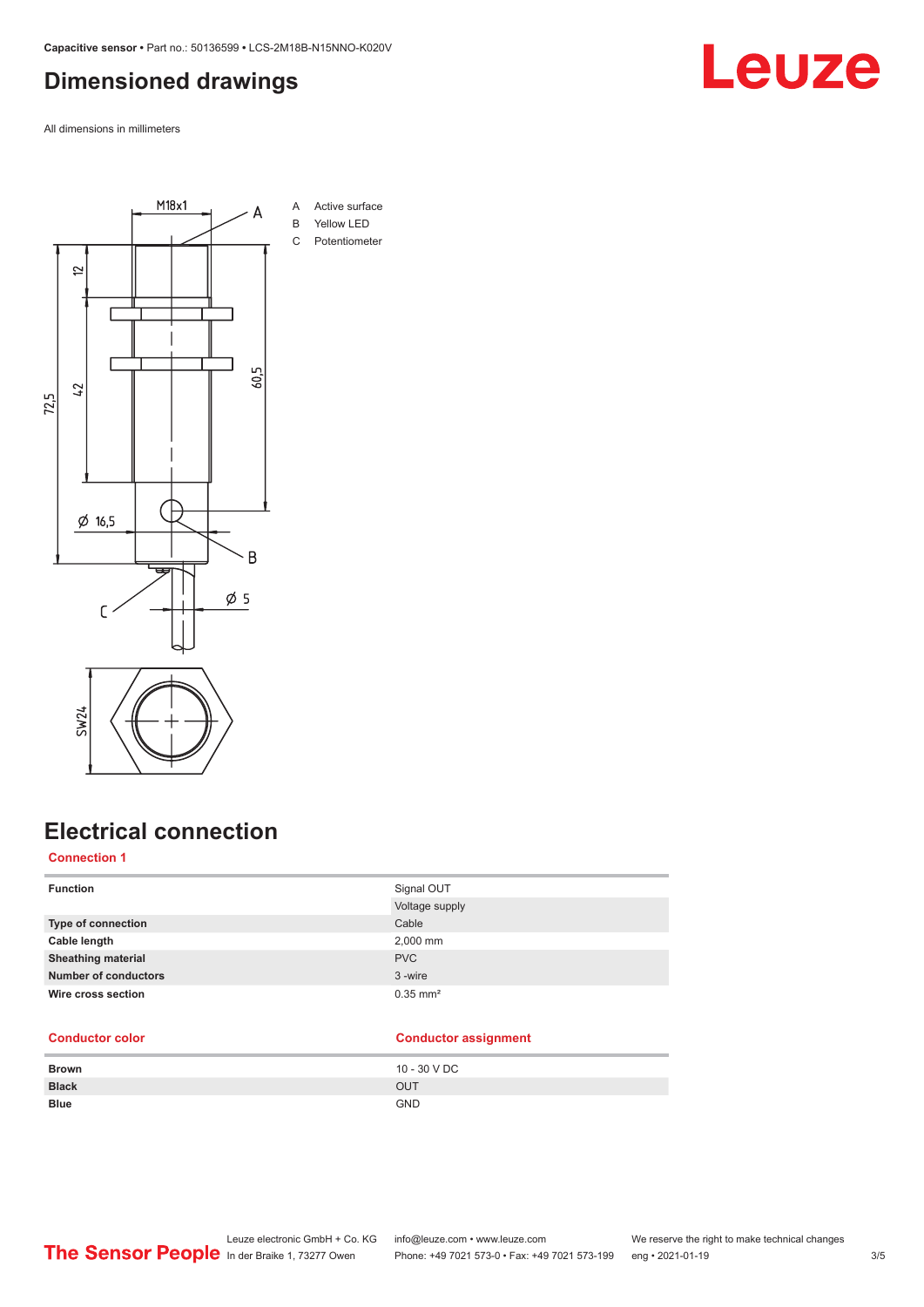## <span id="page-3-0"></span>**Circuit diagrams**





## **Operation and display**



**1** Yellow, continuous light Switching output/switching state

### **Part number code**

Part designation: **LCS-ABBBC-DDDEFF-GHHHIJJJ KK**

| <b>LCS</b>   | <b>Operating principle</b><br>LCS: capacitive sensor                                                                                                                                                                                                                                                                                                                                                                                                                                                                                                                                                                                                                                                                                                                                                                       |
|--------------|----------------------------------------------------------------------------------------------------------------------------------------------------------------------------------------------------------------------------------------------------------------------------------------------------------------------------------------------------------------------------------------------------------------------------------------------------------------------------------------------------------------------------------------------------------------------------------------------------------------------------------------------------------------------------------------------------------------------------------------------------------------------------------------------------------------------------|
| A            | <b>Series</b><br>1: series 1 "Extended"<br>2: series 2 "Advanced"                                                                                                                                                                                                                                                                                                                                                                                                                                                                                                                                                                                                                                                                                                                                                          |
| <b>BBB</b>   | Design<br>M12: series with M12 x 1 external thread<br>M <sub>18</sub> : series with M <sub>18</sub> x 1 external thread<br>M30: series with M30 x 1.5 external thread<br>Q40: series in cubic design, length 40 mm<br>Q54: series in cubic design, length 54 mm                                                                                                                                                                                                                                                                                                                                                                                                                                                                                                                                                            |
| $\mathbf{C}$ | <b>Housing material</b><br>B: brass<br>M: metal<br>P: plastic/PBT<br>T: PTFE                                                                                                                                                                                                                                                                                                                                                                                                                                                                                                                                                                                                                                                                                                                                               |
| <b>DDD</b>   | Measurement range / type of installation<br>F03: typ. range limit 3.0 mm / embedded installation<br>F04: typ. range limit 4.0 mm / embedded installation<br>F05: typ. range limit 5.0 mm / embedded installation<br>F06: typ. range limit 6.0 mm / embedded installation<br>F08: typ. range limit 8.0 mm / embedded installation<br>F10: typ. range limit 10.0 mm / embedded installation<br>F15: typ. range limit 15.0 mm / embedded installation<br>F20: typ. range limit 20.0 mm / embedded installation<br>N06: typ. range limit 6.0 mm / non-embedded installation<br>N08: typ. range limit 8.0 mm / non-embedded installation<br>N15: typ. range limit 15.0 mm / non-embedded installation<br>N25: typ. range limit 25.0 mm / non-embedded installation<br>N30: typ. range limit 30.0 mm / non-embedded installation |
| E            | <b>Output function</b><br>B: NC and NO contact<br>N: NPN<br>P: PNP                                                                                                                                                                                                                                                                                                                                                                                                                                                                                                                                                                                                                                                                                                                                                         |
| FF           | Switching<br>NC: normally closed contact<br>NO: normally open contact<br>NP: programmable                                                                                                                                                                                                                                                                                                                                                                                                                                                                                                                                                                                                                                                                                                                                  |
| G            | <b>Connection cable</b><br>K: cable<br>n/a: no cable                                                                                                                                                                                                                                                                                                                                                                                                                                                                                                                                                                                                                                                                                                                                                                       |
| HHH          | Cable length<br>020: length 2,000 mm<br>003: length 300 mm<br>n/a: no cable                                                                                                                                                                                                                                                                                                                                                                                                                                                                                                                                                                                                                                                                                                                                                |